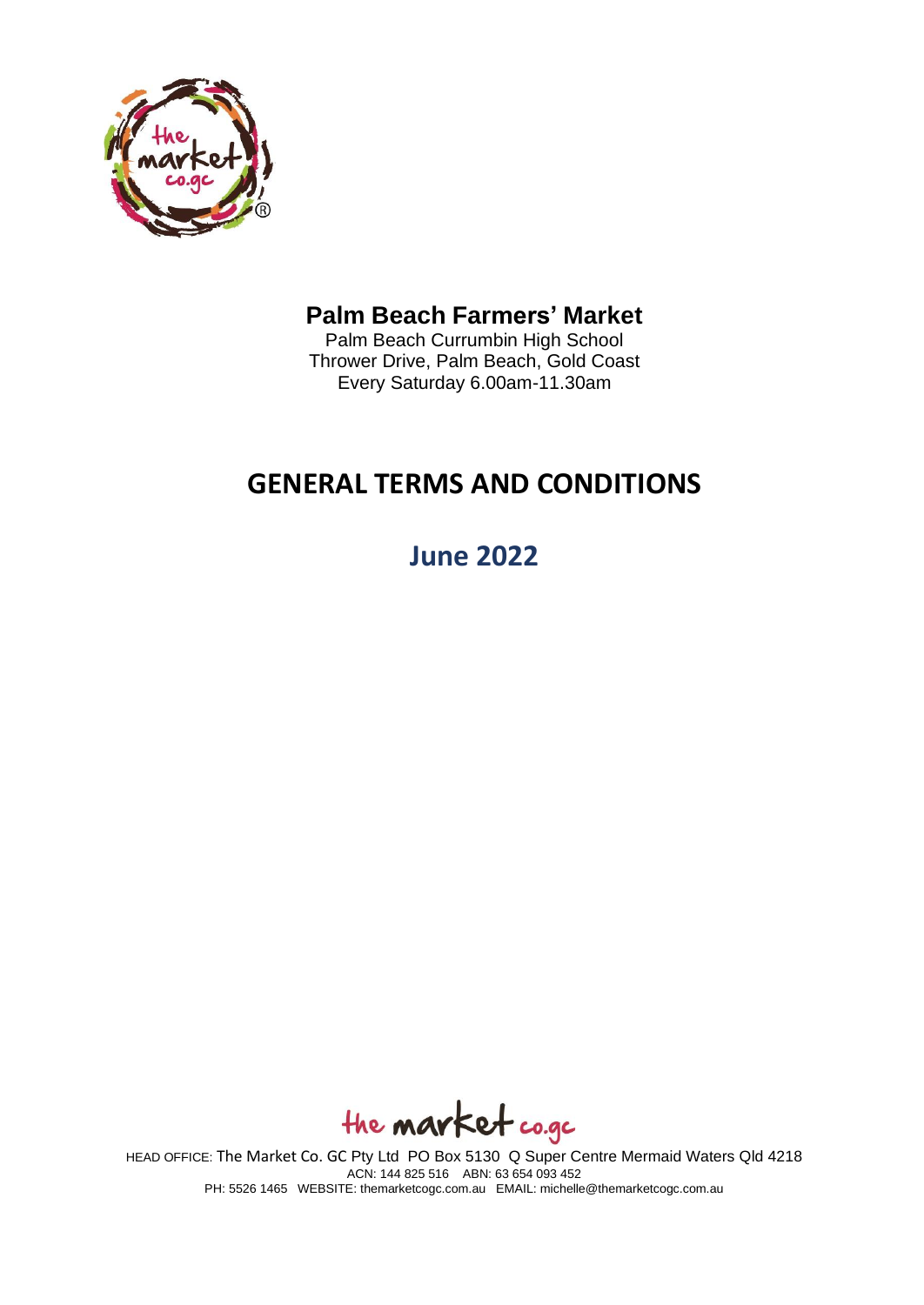## **1. Preamble**

These General Terms & Conditions must be read in conjunction with all other documents supplied in The Market Co. GC's (TMCGC) *Booking confirmation*. These include, but are not limited to, *Contingency Plans for Hazardous Weather***,** and a *COVID-19 CovidSafe Market Plan*.

All applicants must submit an Application Form prior to trading, whether purchasing or taking over the business of an existing Stallholder or applying for a new business. By submitting an Application Form and paying the non-refundable payment of two weeks' Stall Fees (**Bond**) and any other application fees required by TMCGC, Stallholders agree to be bound by these General Terms and Conditions (which includes any other terms, conditions, policies and procedures set out in any document contained in the Booking confirmation).

All Stallholders, including Stallholders who have an Approval to Operate at TMCGC Markets prior to the date of these Terms and Conditions, agree to be bound by these General Terms and Conditions 2020. The General Terms and Conditions may be amended by TMCGC, from time to time, at its discretion. TMCGC will ensure that Stallholders are provided with a copy of any amendments to these General Terms and Conditions.

Stallholders may have previously been provided with earlier versions of this document produced by The Market Co. GC Pty Ltd (TMCGC), Your Local Markets Pty Ltd (YLM) or Queensland Farmers' Markets (QFM). For the avoidance of any doubt, these General Terms and Conditions supersede those terms.

Stallholders acknowledge that they may also be subject to further terms and conditions specific to a Market and will be notified of such specific terms and conditions prior to the event.

If a Stallholder is found to be in breach of these General Terms and Conditions TMCGC may, without warning, elect to immediately withdraw the Stallholder's Approval to Operate.

#### **2. Attendance Markets**

Stallholders agree to operate at one Market (or more, if attending more) for at least thirteen (13) consecutive weeks (**Initial Term**). See 38**. Termination** – **Early** for further information.

TMCGC operates Markets on a permanent basis throughout the entire year, rain, hail or shine. It is the responsibility of the Stallholder to attend every regular, special or one-off Market and pay the relevant site fee, whether attending, or not. In the event that a Stallholder is not able to attend a Market for whatever reason, including but not limited to holidays, business trips, illness, injury, motor vehicle breakdown, strong winds and/or rain, floods, or any other unexpected event or emergency, they will still be obliged to pay the requisite Stall Fees. This rule ensures the continued loyalty of our customers and the ongoing successful operation of the Markets.

Stallholders acknowledge that is not TMCGC's responsibility, if for any reason, a stallholder is unable, or does not wish, to attend a market on Market Day.

the **market** co.gc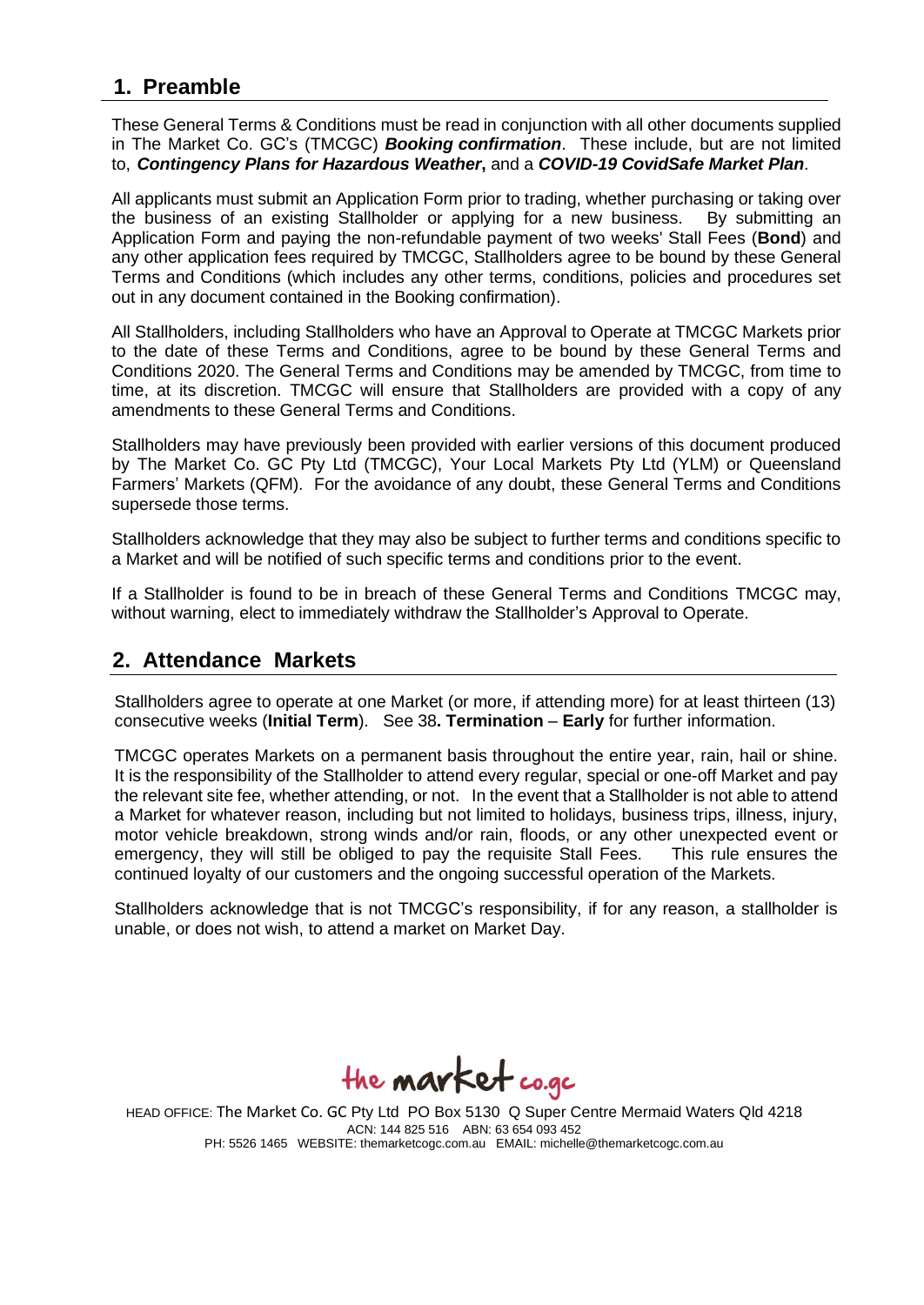## **3. Competitive Markets**

Stallholders acknowledge that:-

- (a) TMCGC invests significant time and monies in establishing and growing their Markets for the benefit of both TMCGC and its Stallholders; and
- (b) in order to protect TMCGC's business interest in relation to its Markets and to ensure that the goodwill built and work undertaken by TMCGC in establishing and growing its Markets are not appropriated by, or lost to, any third party, it is reasonable and necessary for the Stallholders to agree to provide the undertaking in clause (c) below;
- (c) Stallholders undertake:-
	- (i) That they will not trade at another market operated by a competitor of TMCGC or an entity that is not associated with TMCGC within 2kms of any of TMCGC's Markets whilst this remains in place, without the express written consent of TMCGC; and
	- (ii) for a period of 6 months following the Stallholder ceasing to operate at any one specific Market location (for whatever reason, including TMCGC ceasing to hold a license to operate a Market at the Stall Site), it will not enter into an agreement with another entity which is not associated with TMCGC, or is a competitor of TMCGC, to trade at a market at the same location at which TMCGC was previously operating its Market, without obtaining the prior written consent of TMCGC.

#### **4. Compliance with Statutes, Regulations, etc.**

Stallholders must:

- a) Ensure that their business is registered in accordance with allrelevant StateGovernment and local Council regulations.
- b) Punctually comply with and observe all Statutes and all orders, ordinances and regulations relating to the Markets and to their activities at the Market.
- c) Not do or omit to do any act or thing whereby TMCGC may become liable to pay any penalty or bear any expenses incurred under any statute, ordinance, regulation, by-law, order, requirement, or notice.
- d) Be equipped with a fire blanket and fire extinguisher at any Market.

the **market** co.gc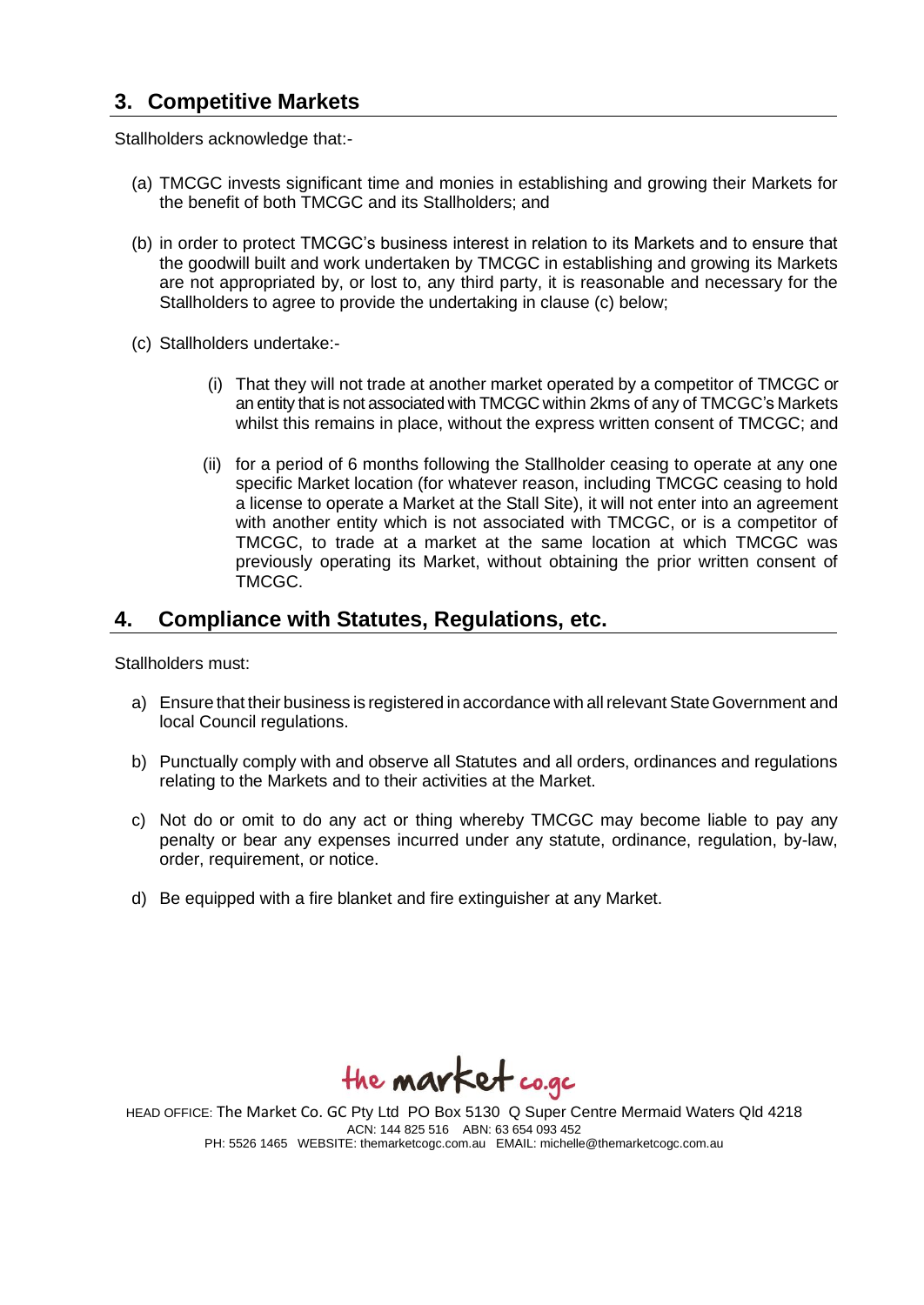## **5. Contingency Plans for Hazardous Weather**

Stallholders agree that they will read and comply with the terms of the *Contingency Plans for*

*Hazardous Weather* document included in your booking confirmation.

## **6. COVID-19**

Stallholders agree that they will read and comply with the policies and procedures outlined in the *TMCGC CovidSafe Farmers' Market Plan* sent to stallholders time to time as regulations change.

TMCGC will use its best endeavours to ensure disabled access is available at all venues.

#### **7. Dogs**

City of Gold Coast's health regulations state that *dogs are not permitted in areas where food is prepared or stored.*

## **8. Electrical Equipment**

No Stallholder can use electrical equipment of any kind that has not been tested by a qualified electrician and has a current tag attached. All power leads should be heavy duty construction standard and must have a circuit breaker. Double adaptors are not permitted for commercial usage. A copy of your electrician's Detailed Latest Test Results Report must also be available for inspection at all times. Stallholders will be required to remove instantly from a Market any equipment with out-of-date testing and tagging displayed.

Stallholders are not permitted to plug in their power cords, rearrange power cords or remove power cords from power boards provided for stallholders' use. This can only be carried out by TMCGC staff member.

## **9. Eligibility Criteria**

TMCGC is committed to bringing premium quality, fresh produce and gourmet foods to consumers in public spaces within Australia. TMCGC will give preference to the following types of Stallholders:

- (a) Queensland and northern N.S.W. farmers and producers
- (b) Organic, Biodynamic and Spray free primary producers
- (c) Producers who grow, make or produce the food themselves within a 200km radius of the Market
- (d) Artisans who make authentic exciting products

the **market** co.gc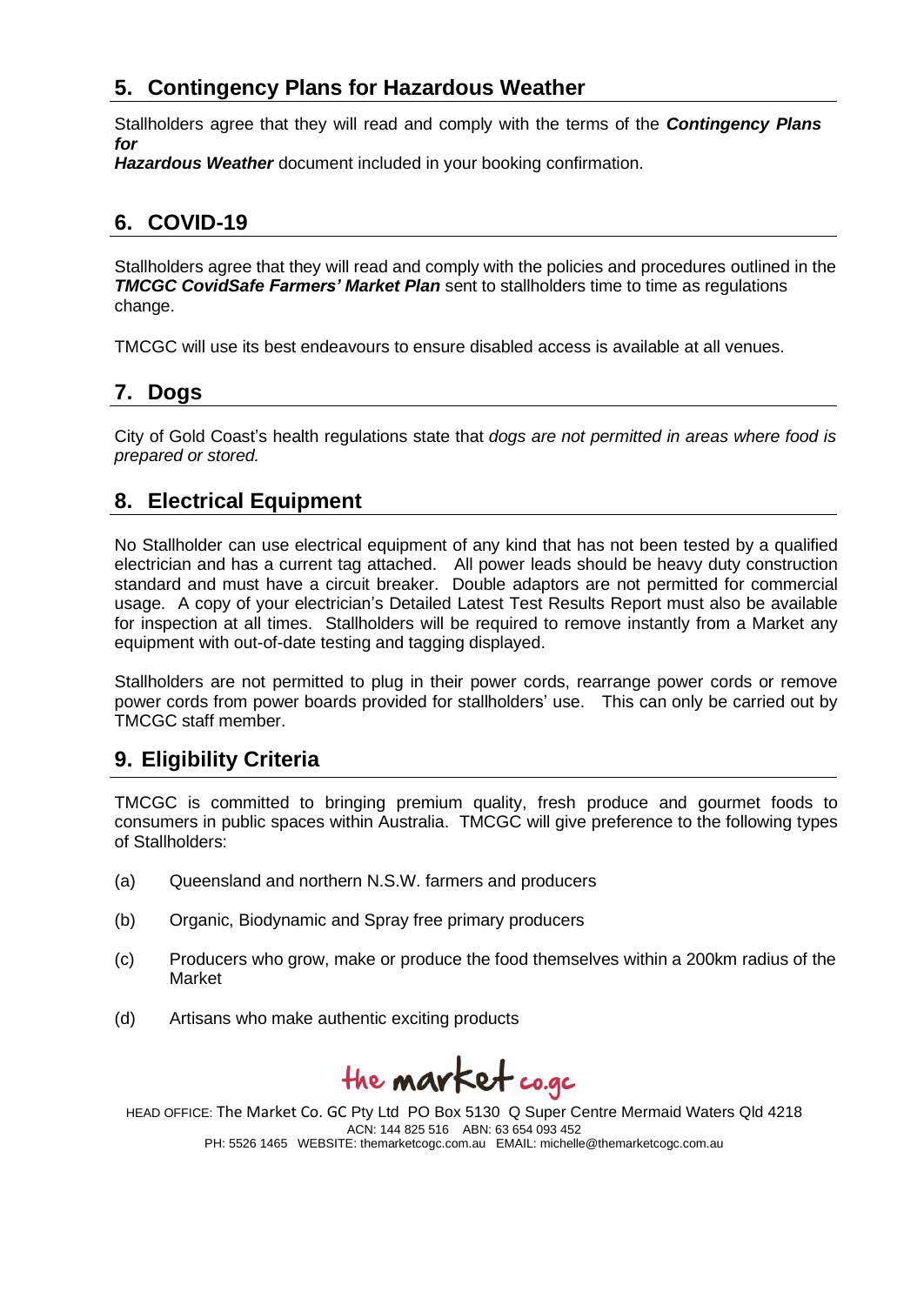- (e) Producers who follow sustainable farming practices; and
- (f) Farmers or Producers who commit to attend every Market on a permanent basis.

TMCGC strives to have a diverse and rich mix of Stallholders on each Market Day. The number of producers selling one kind or type of product will be at the sole discretion of TMCGC. TMCGC will retain the right, in its sole discretion, to refuse Stallholders and/or their staff, agents, or contractors, entry to its Markets and need not provide reasons for such refusal.

TMCGC reserves the right, in its sole discretion, to withdraw a Stallholders' Approval to Operate, at any time and for any reason. Stallholders acknowledge and agree that TMCGC is not liable to a Stallholder in relation to any loss or damage a Stallholder may suffer as a result of TMCGC's decision to withdraw a Stallholder's Approval to Operate.

## **10. Emergency Evacuation Management Plan**

Stallholders agree that they will read and comply with the terms of the *Emergency Evacuation Management Plan* document included in the Booking confirmation*.*

## **11. Equipment**

Unless the use of certain equipment is specified by TMCGC, Stallholders must use their own judgement about what equipment is required for the selling of their produce or products.

TMCGC does not supply equipment to the Stallholders. Stallholders will need to bring everything required, including but not limited to coloured gazebos (preferably not blue), trolleys, gazebo metal or cement weights, ropes, tarpaulins, tables, fitted black or hessian tablecloths that reach to the ground, stools (never chairs) and display equipment. And, don't forget the float!

Gazebos must be adequately weighted down with 15kg metal or cement weights on all legs at all times for work, health and safety reasons. When severe weather is forecast 30kg metal or cement weights must be used on all gazebo legs. TMCGC staff will inspect Stallholders' gazebos to ensure weights are being used appropriately. Weights are mandatory and must be used at every Market. Failure to provide weights for whatever reason will result in management requiring the stallholder to dismantle the gazebo or gazebos immediately. Work health and safety and public liability laws apply at all our Farmers' Markets.

- a) Stallholders agree and acknowledge that they are restricted to their Stall Site.
- b) They must comply with all relevant state and federal laws, including but not limited to relevant Occupational Work Health and Safety laws
- c) No produce, materials or other items (such as sandwich boards, signs, banners, flags) can be placed in the aisles or on the ground in front of or behind the stalls
- d) TMCGC may give direction on where the Stallholder must place their equipment or signage; and

the **market** co.gc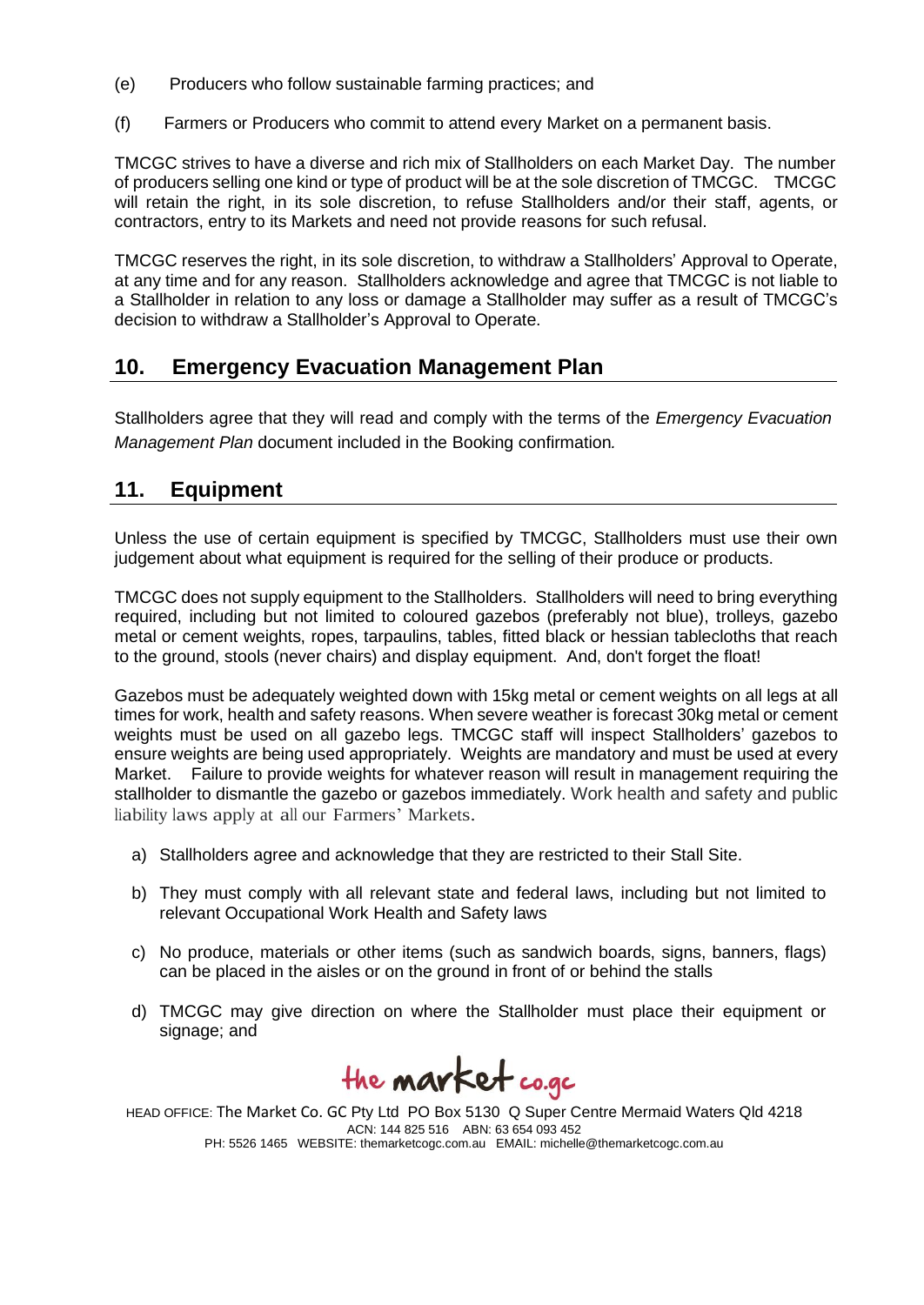- e) TMCGC may require Stallholders to remove dangerous, faulty or unsightly equipment. It is the responsibility of all stallholders to protect their products and should, at all times, have the necessary equipment to do so (e.g. additional shade gazebos, shade umbrellas, or sides for gazebos to protect against sun, wind and rain). In a food preparation area, suitable safe ground cover must be used to guard against oil or other ingredients' spillages. TMCGC will not be liable to Stallholders for damaged or broken stock, however caused. TMCGC has a limited number of gazebos sometimes available for hire but cannot guarantee their availability.
- f) Gas Bottle Safety where food stalls have gas bottles onsite please ensure it is connected to an appliance even when not in use or stored away for any food stalls. LPG Safety checklist should be completed by the stallholder and available for inspection.

## **12. Exclusivity**

No Stallholder is guaranteed exclusivity for their products at any Market unless they have specifically negotiated such exclusivity with TMCGC. However, a Stallholder who does not grow specific items of produce may be asked by TMCGC to remove these items from sale if the grower of that produce attends our Markets.

## **13. Extraordinary charges, fees and other costs**

Should TMCGC incur any extraordinary costs, expenses or other charges (Additional Charges) as a result of a Stallholder's activity at a Market, TMCGC will be entitled to be reimbursed for such costs, within a reasonable time frame, and may, at its discretion, invoice the Stallholder for those costs. Example of such additional costs may include (but is not limited to) costs of maintenance of TMCGC equipment, extraordinary cleaning charges, contract electrical charges from the use of your faulty equipment or any other outlay reasonably incurred by TMCGC in relation to one or more Stallholders

#### **14. Extreme heat during summer months**

Given that our summer temperatures are likely to increase as the climate changes and with summers also lengthening, all stallholders and staff must take particular care during very hot days. Please ensure hats, protective clothing and drinking water are always available and, if necessary, bring a fan for personal cooling.

If a Stallholder and/or staff or representatives have a pre-existing medical condition that could be exacerbated by the heat, it is the Stallholder's sole responsibility for ensuring that it is safe to attend and operate the stall at the Market.

the **market** co.gc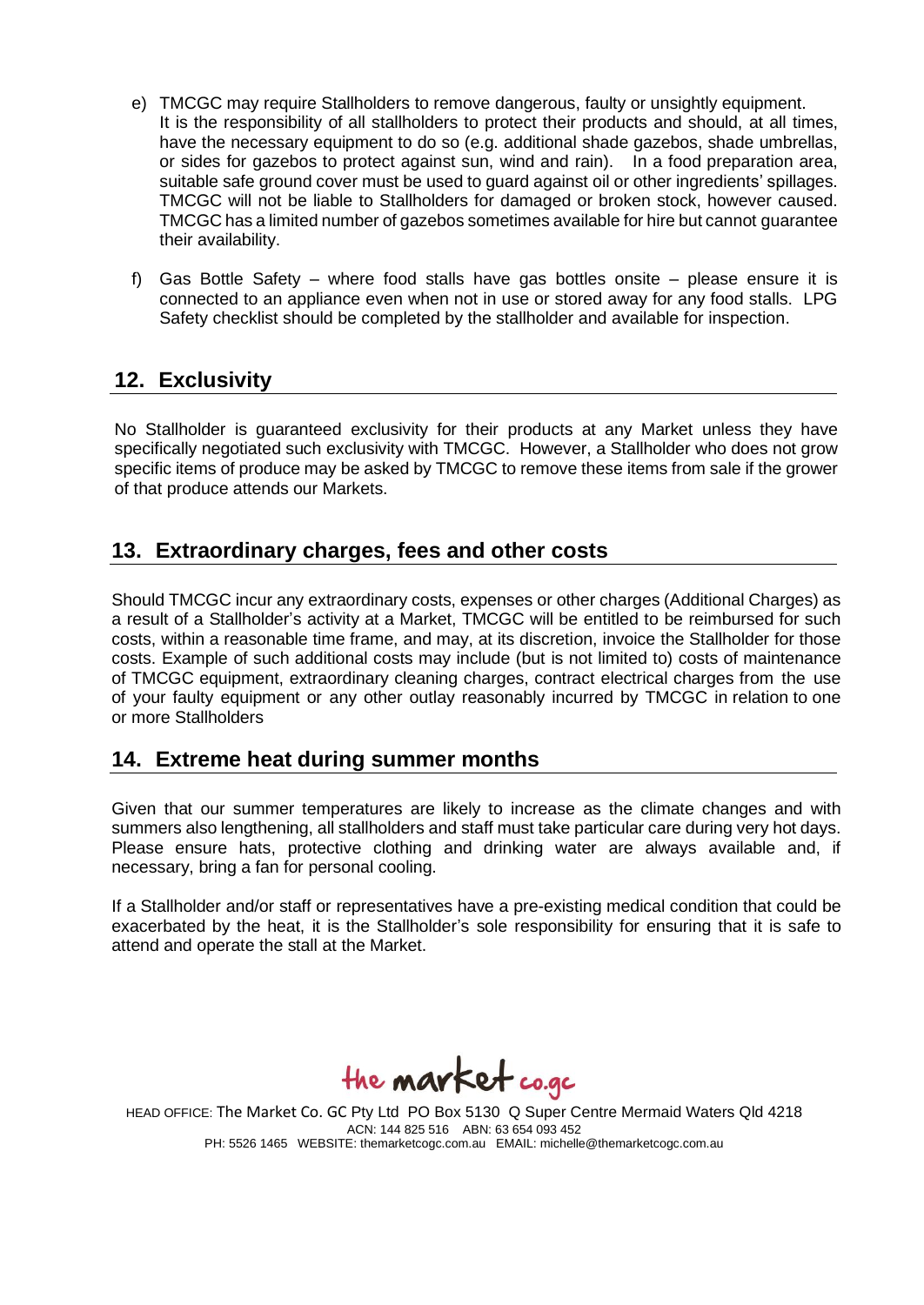## **15. Food preparation for sale to public**

Stallholders selling ready to eat foods or offering samples to the public will require a Temporary Food Stall License from City of Gold Coast for the operation of their business at our Markets. The Health Department City of Gold Coast must be contacted to ascertain whether this license is applicable. If required, it is essential that the Stallholder complies strictly with the terms of their Temporary Food Stall License and a copy of this License must be kept at the stall site at all times for Council inspection.

In addition, Stallholders handling ready to eat foods must undertake a 2-day Food Safety Supervisor's Course at TAFE or online and if requested by TMCGC, must produce proof of completion of the course.

If TMCGC reasonably believes that a Stallholder is not complying with any laws or requirements regarding the preparation, presentation, or sale of food, then TMCGC may withdraw the Stallholder's Approval to Operate at a Market.

#### **Some handy links for you below:**

*Specific licensing application information:* 

[http://www.lgtoolbox.qld.gov.au/GoldCoastCC/EH/FoodBusinessTemporary/Pages/HowToAppl](http://www.lgtoolbox.qld.gov.au/GoldCoastCC/EH/FoodBusinessTemporary/Pages/HowToApply.aspx) [y.aspx](http://www.lgtoolbox.qld.gov.au/GoldCoastCC/EH/FoodBusinessTemporary/Pages/HowToApply.aspx)

*Operator education:* 

[http://www.lgtoolbox.qld.gov.au/GoldCoastCC/EH/FoodBusinessTemporary/Pages/ToolsandRe](http://www.lgtoolbox.qld.gov.au/GoldCoastCC/EH/FoodBusinessTemporary/Pages/ToolsandResources.aspx) [sources.aspx](http://www.lgtoolbox.qld.gov.au/GoldCoastCC/EH/FoodBusinessTemporary/Pages/ToolsandResources.aspx)

#### **16. Force Majeure**

In the event that TMCGC is unable to operate a Market or Markets, or is otherwise unable to comply with its obligations under this Agreement, as a result of a Force Majeure, or for some other reason outside the control of TMCGC, then TMCGC is not:-

- (a) liable for any costs, damages, or loss incurred by the Stallholder as a result of the delay or cancellation of a Market; or
- (b) required to refund to the Stallholder any Stall Fees or other fees paid to TMCGC in relation to any delayed or cancelled Market.

#### **17. Goods for sale**

All goods for sale must be approved by TMCGC. Should there be a desire to add or change the mix of products offered for sale, an application must be made in writing to TMCGC. TMCGC reserves the right to specify or refuse approval of certain types of products a Stallholder may wish to sell on any Market Day. Multi-level Marketing (MLM) companies and commercial operations such as retail shops are not permitted to operate at TMCGC Markets.

the **market** co.gc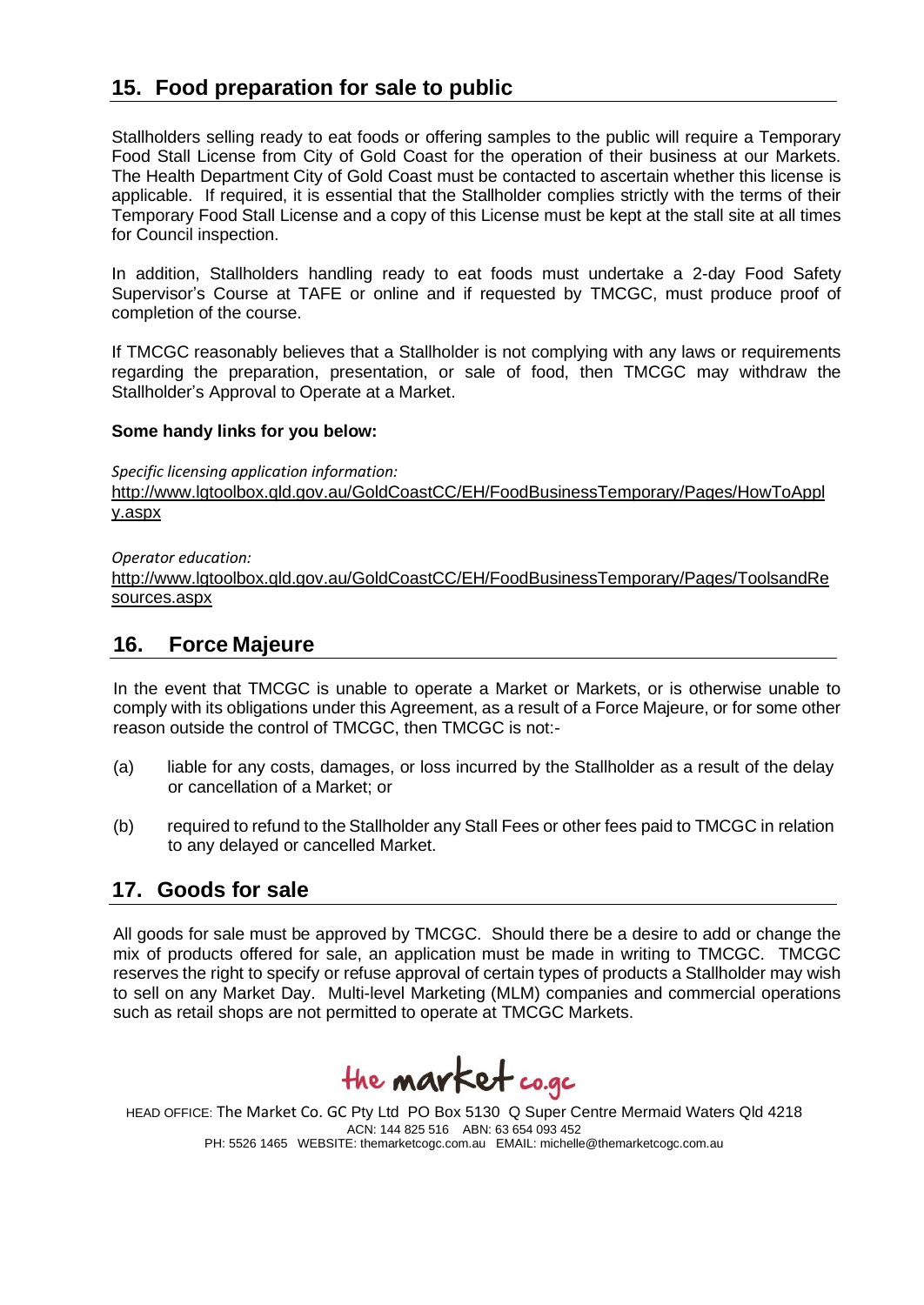#### **18. Governing law**

These Terms and Conditions will be construed in accordance with the laws of Queensland.

#### **19. Inspection of Business Premises**

Current Stallholders and potential Stallholders may have their Business Premises inspected prior to or after attending a Market, provided TMCGC gives the Stallholder reasonable notice of an intention to inspect the Business Premises. If an inspection is carried out, a portion of the shared cost of the inspection, \$99, must be paid at the time of inspection.

TMCGC reserves the right to inspect a farm or establishment at any time to confirm crops and products being or wishing to be sold at the Markets are compliant with Market guidelines. You must submit a map of and directions to your Business Premises together with your Application. If a farm/business is found not to be compliant with these General Terms and Conditions approval to operate at the Markets may be withdrawn.

#### **20. Insurance**

All Stallholders must have current public and product liability insurance providing a minimum of \$10 million cover. Stallholders must provide evidence of current insurance cover prior to trading at TMCGC's Markets and thereafter upon reasonable request from TMCGC and must have a copy of the Certificate of Currency at any Market at which they operate.

Stallholders must also have current WorkCover Insurance for all employees, if applicable. Stallholders agree that they will otherwise hold any forms of insurance that are reasonable to protect themselves and their property against any loss or damage. TMCGC may request copies of these insurance policies on an annual basis. Failure to provide evidence of current insurance cover will lead to withdrawal of approval to operate at the Markets.

#### **21. Labelling Truthfully**

All labelling must conform to the Queensland Health Department's standards. Assistance is contained in the "Label Buster Guide" available from Queensland Health, however all Stallholders must obtain their own advice in relation to legal requirements. Queensland Health, from time to time, visits the Market to ensure all labelling and packaging conforms to State Regulations.

From 1 July 2018, food to be sold in Australia must be labelled according to the requirements of the *Country of Origin Food Labelling Information Standard 2016.* It requires most food suitable for retail sale in Australia to carry country of origin information.

the **market** co.gc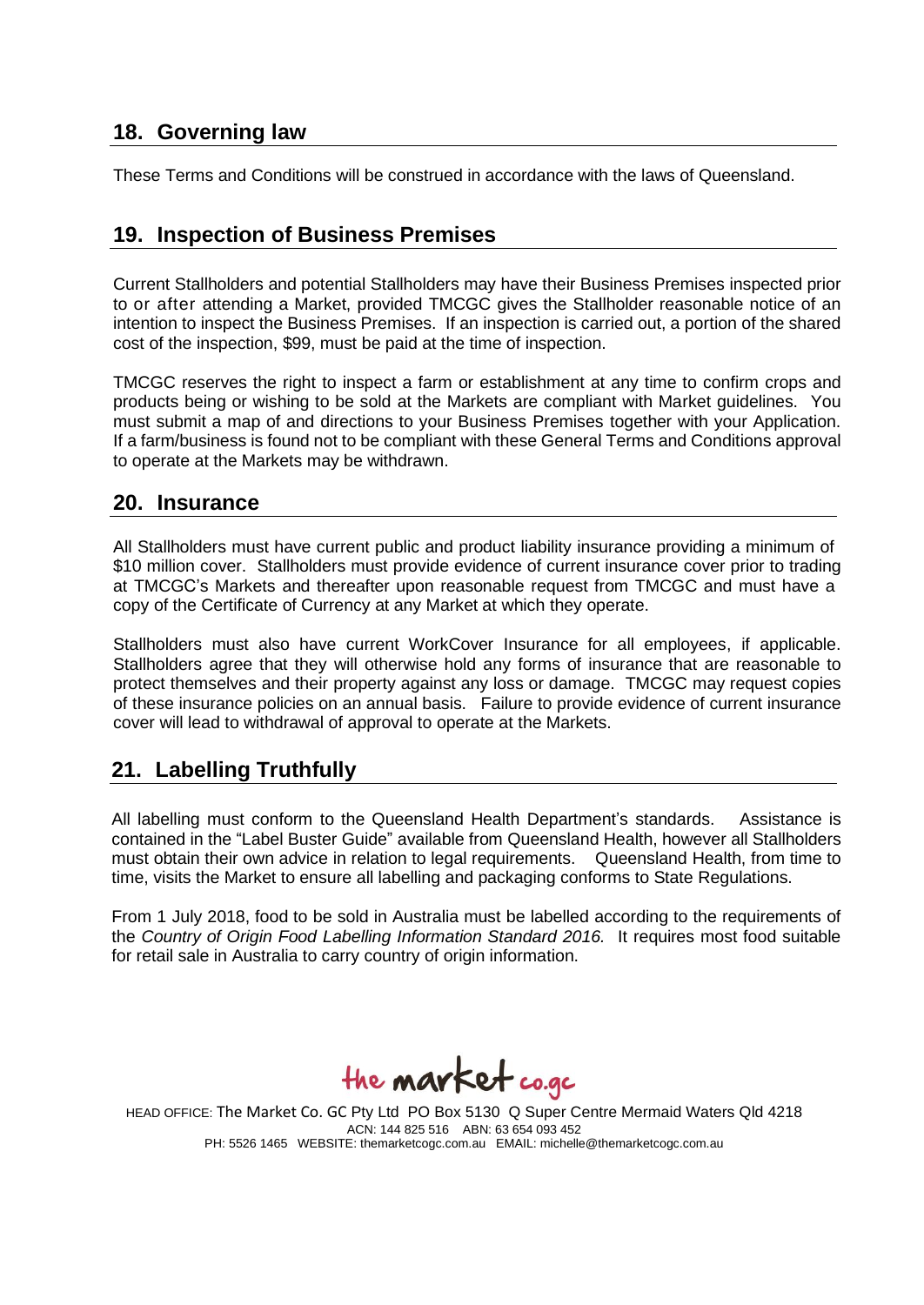- *Certified Organic*, '*in conversion to organic*' and *Biodynamic* labelling can only be used on produce that has been certified by an accredited certification body. Documentation must be maintained to verify the certification status of each product labelled to enable verification of the products so labelled. This will be provided through the certificates for each product claiming to be certified. Current Certificates must be displayed at all times. The Organic certification program can cover both Biodynamic (or BD) certification as well as organic certification.
- *Chemical Free:* A certificate from the Chemical Free Farmers Association must be displayed to provide reassurance to the buying public.
- *Grown by an Organic or Biodynamic Process:* Should you wish to state your products or produce are 'grown organically or Biodynamically' but they are not certified, a sign must be displayed detailing the growing processes used.

## **22. Liability and indemnity**

A Stallholder indemnifies TMCGC against all claims, damages, costs, or expenses which TMCGC may sustain or incur or for which TMCGC may become liable as a result of:

- (a) loss, damage, or injury from any cause to property or person at a Market occasioned or contributed to by the neglect or failure of the Stallholder or any servant, agent, or invitee to perform any of the conditions of this agreement
- (b) loss, damage, or injury from any cause to property or person caused or contributed to by the Stallholder, or any servant, agent, licensee, invitee arising out of the activities of the Stallholder at a Market; and
- (c) any personal injury sustained by any person in or about the Stallholder's Stall Site resulting from any cause whatsoever.

Stallholder agrees that they attend and trade at a Market at their own risk. Stallholder agrees that TMCGC will not in any circumstances be liable to the Stallholder for any personal injury or damage to the equipment, merchandise, stock-in-trade, or any other property of any description in the possession of the Stallholder at the Market.

Stallholder agrees that TMCGC will not be liable for any loss of profits resulting from the damage even if the damage occurs by reason of any act or omission by TMCGC, its employees or agents.

## **23. Parking**

Stallholders and their staff must park their vehicles where directed by TMCGC. Stallholders must continue to remind staff, new and old, of their obligation to only park in the car park provided for them. All other car parking spaces must only be used by visitors to the Market.

the **market** co.gc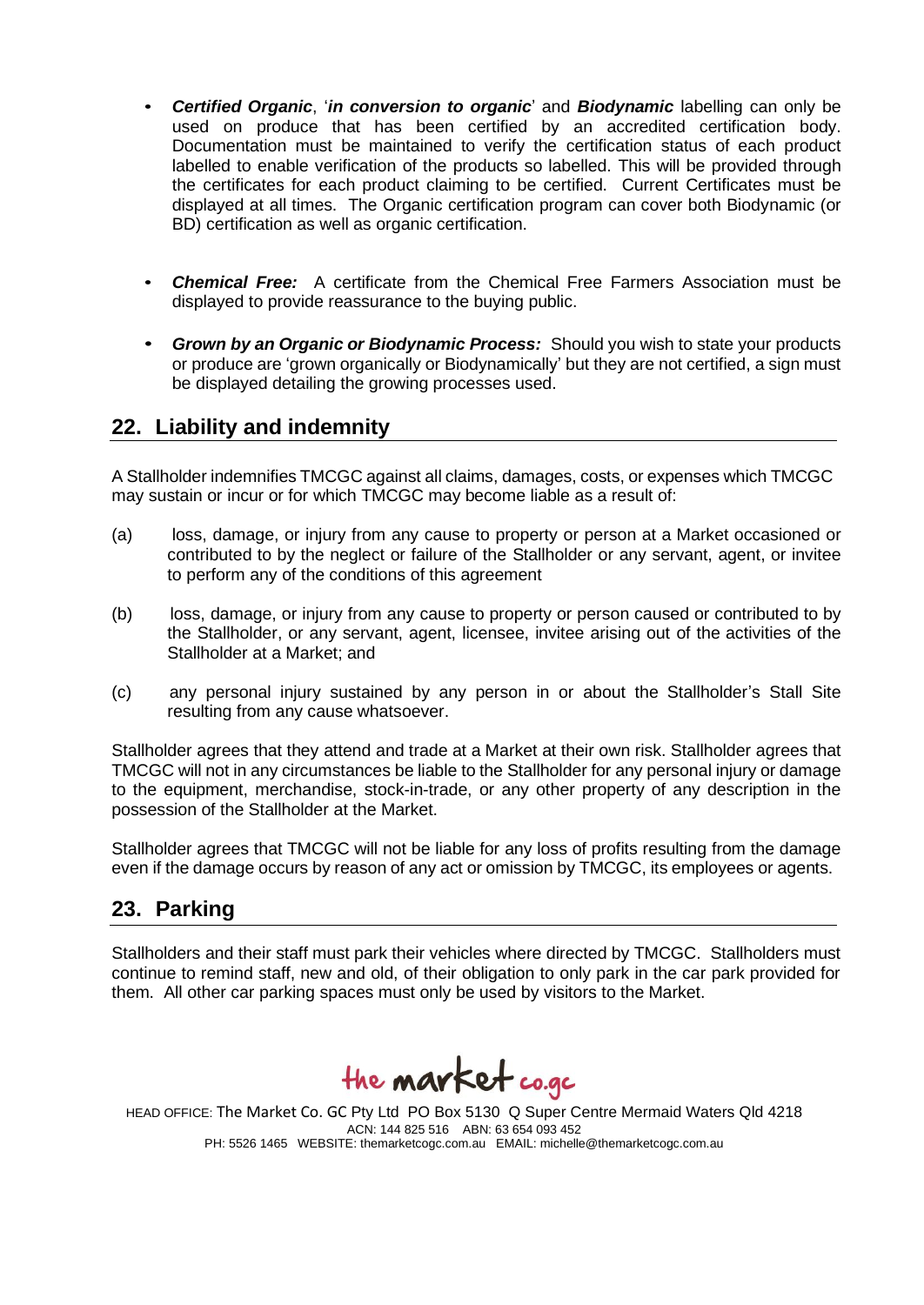Parking illegally, or in spaces reserved for the public visiting the Markets or hindering the normal flow of traffic in and around each Market site could jeopardise the continuing operation of the Markets and is not permitted. Any Stallholder or staff member found to be parking contrary to TMCGC's directions will be deemed to be in breach of these General Terms and Conditions and TMCGC may terminate its agreement with the Stallholder immediately

Stallholders remain liable for any parking infringement notices, damage to vehicles or related issues regarding parking of their vehicles.

#### **24. Payment of stall site and other fees**

In addition to your weekly Stall Fees, a bond of two weeks' Stall Fees is immediately due and payable once a Stallholder has received approval to attend. TMCGC requires pre-payment of site fees each week and payment must be in TMCGC's bank account no later than Tuesday 5pm prior to each Market. If payment is not received at this time, there will be an additional \$20 service fee charged. Stall fees are to be paid by electronic funds transfer. TMCGC does not accept credit card payments.

Stall fees are payable for each Market, by each Stallholder. If a Stallholder, for whatever reason, does not attend a Market the Stall Fee for that Market must still be paid. Refusal to pay a Stall Fee (or any other fees owing to TMCGC under this agreement) will lead to the withdrawal of the Approval to Operate at the Markets and your Stall Site will be re-allocated to an applicant on the waiting list.

#### **25. Plastics – Bags, Containers and Utensils**

On 1 January 2017 our Farmers' Markets banned the use of single-use plastic, epi, degradable, biodegradable and compostable bags. Plastic produce netting and clear plastic bags for displaying produce are also not permitted to be used. Reusable jute market bags are on sale for customers at the Management site near the newspapers' stand. Customers are encouraged to bring their own shopping bags.

As there are no commercial compostable facilities on the Gold Coast the use of compostable bags is also not permitted. They require oxygen and 70°C to start the process and they won't compost in the ocean. As well as biodegradable bags, these compostable bags end up breaking down into micro plastics in our landfills and waterways.

Stallholders should provide paper bags for produce, such as beans, snow peas, tomatoes etc. Stallholders' goods should not be bagged into plastic bags for sale to the public.

Any food and drinks sold by a Stallholder should be given to customers in responsibly sourced paper, or beneficial bioplastic made from plant-based resins derived from plant starch such as tapioca and corn or sweet sugarcane pulp (bagasse) containers and plates. Eating utensils, serviettes, stirrers and drinking straws must be single use and manufactured from plant material.

the **market** co.gc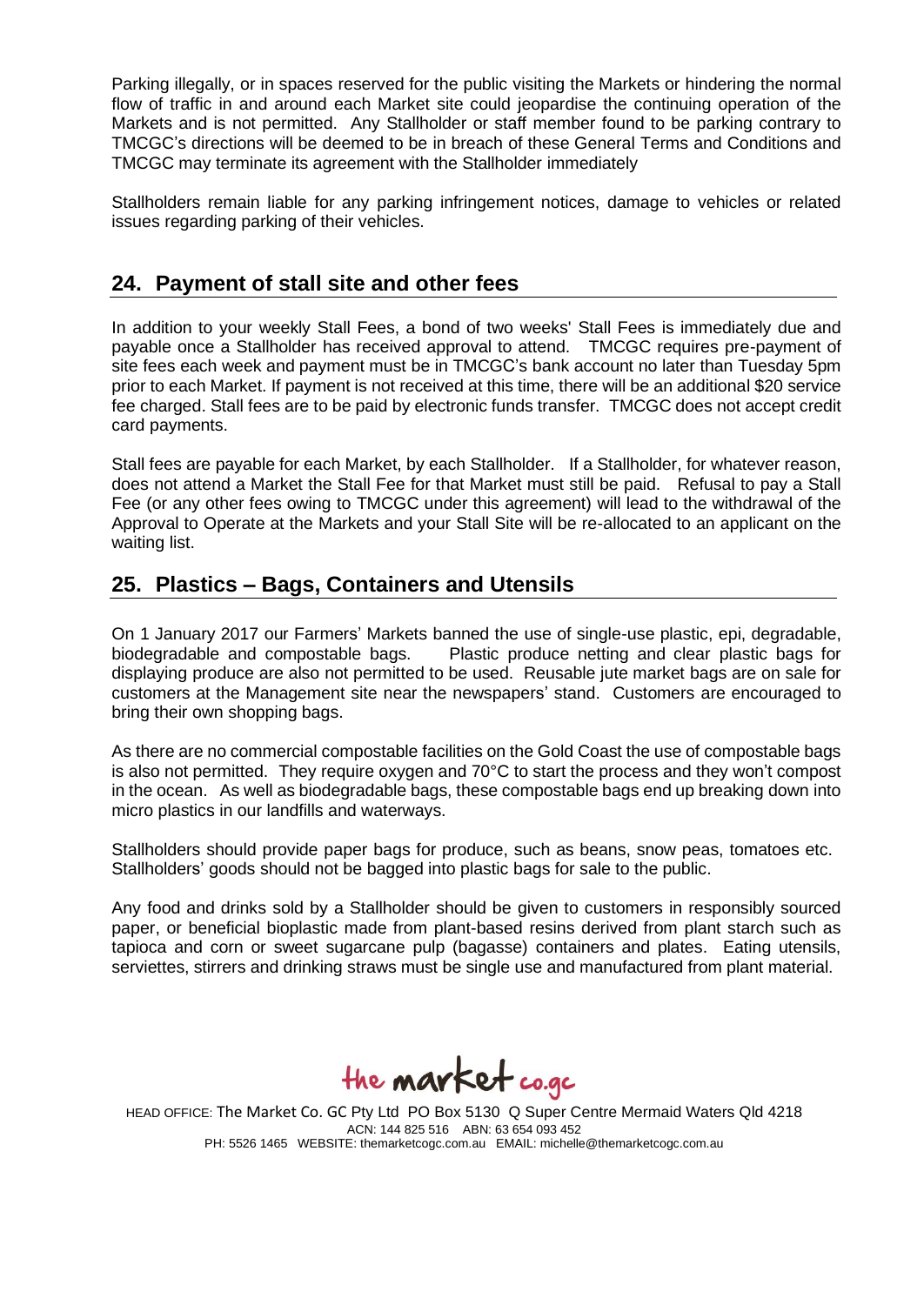#### **26. Power**

Electricity, if available, will be provided for an additional cost. Electricity is only available for the purpose approved and will be subject to availability at some Markets. Stallholders acknowledge that TMCGC provides no warranty as to the availability of electricity at any specific Market and Stallholders will not be entitled to any refund or compensation due to any issues relating to the supply of electricity.

TMCGC does not provide any equipment for Stallholders to connect to the electricity. Stallholders may only use power leads and electrical equipment that are safe, comply with Occupational Health and Safety requirements, and are tested and tagged. TMCGC reserves the right to inspect electrical equipment and cables at any time. Stallholders will be asked to remove immediately equipment from a Market in circumstances where the equipment is untagged or tagged out of date, or in circumstances where Stallholders cannot produce a Detailed Latest Test Results Report upon request.

Electric power leads must be heavy duty construction standard, connected to TMCGC provided power boards or wall power outlets and used with due consideration so they do not impede the safe public walkways for members of the public.

Stallholders are not permitted to plug in their power cords, rearrange power cords or remove power cords from power boards provided for stallholders' use. This can only be carried out by TMCGC staff members.

## **27. Promotion**

TMCGC reserves the right to advertise or promote Stallholders in connection with TMCGC and the Stallholder provides its irrevocable consent to TMCGC taking and using photos and/or videos which may contain images of Stallholders and/or their produce.

#### **28. Refunds & Credits**

Stallholders agree and acknowledge that:

- (a) Stall Fees are not refundable whether they have attended a Market, or not
- (b) Credits and refunds will not be issued due to bad weather on Market days. TMCGC operates its Markets regardless of the weather; and
- (c) Refunds or credits will not be issued relating to the Force Majeure clause contained herein.

the **market** co.gc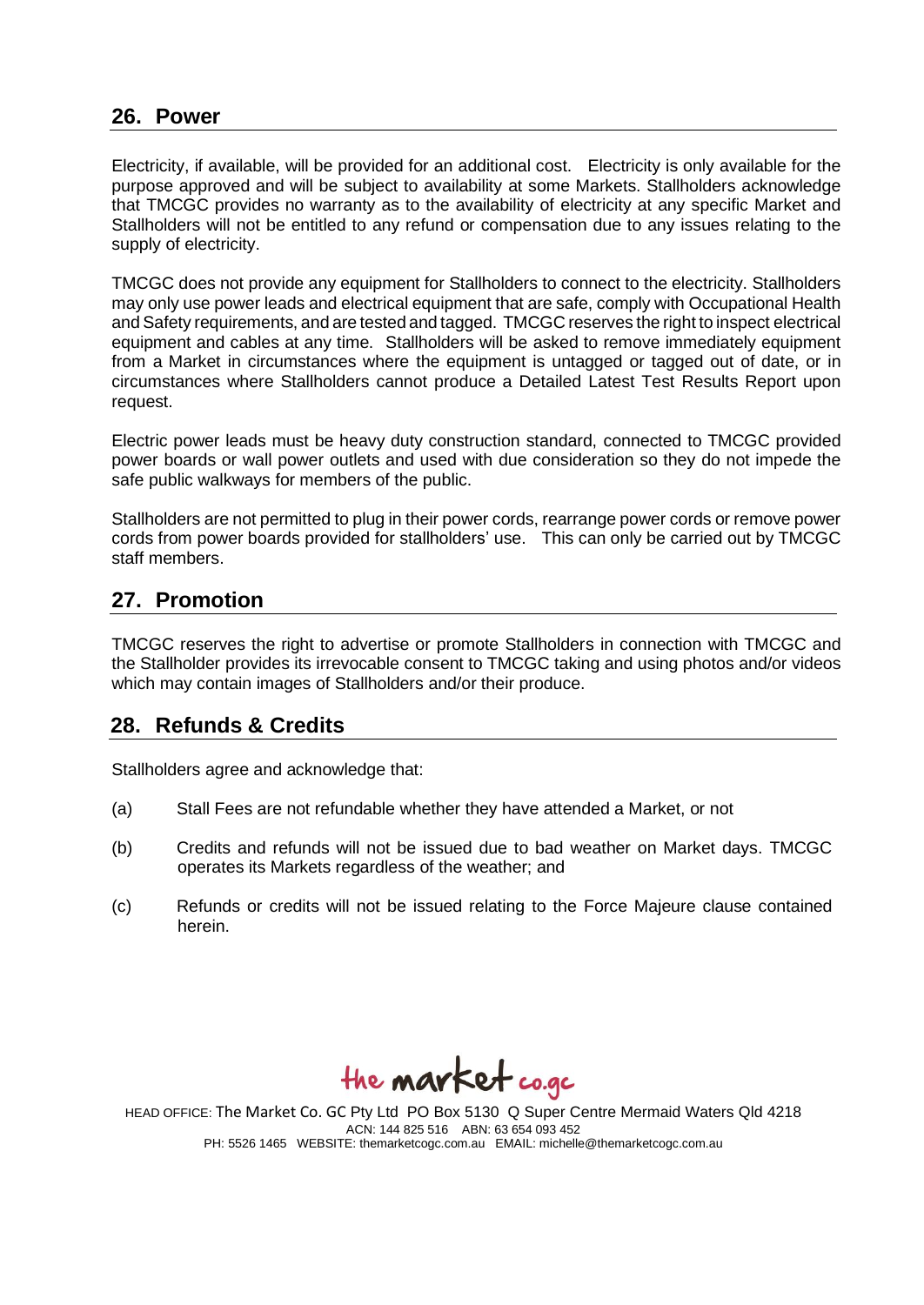## **29. Rubbish, Waste & Recycling**

In all instances, rubbish and waste (whether liquid or solid) must be taken away at the end of each Market. No rubbish can be placed in the wheelie bins provided for the public's use.

No waste of any sort should be placed in any large industrial waste bins used by the landowner. No liquids of any sort or oils can be tipped down drains or sinks.

The Stall Site must be left in the condition it was found. Should a Stallholder not make good their site at the end of any Market Day, TMCGC reserves the right to charge Stallholders a Cleaning Fee and/or withdraw the Stallholder's Approval to Operate.

#### **30. Scales**

Each Stallholder, where required, must provide scales of demonstrable accuracy. Fair Trading Qld Weights & Measures Division visits the Markets from time to time to test the accuracy of your scales.

#### **31. Selling Your Business**

Should you wish to sell your business at any time you must advise TMCGC Management prior to the completion of the sale. TMCGC will investigate the proposed purchasers to ensure they are fit and proper to trade at our Markets. When TMCGC's approval is given (in a timely fashion) it is important that all details of the new owners, contained in a new Application Form completed by them, including their public liability insurance, is forwarded to TMCGC prior to the proposed new owners commencing trading at TMCGC's Markets. TMCGC will provide written confirmation of their acceptance into our markets. TMCGC reserves the right to withdraw any Approval to Operate in circumstances where the business is transferred to a new owner.

#### **32. Severance**

If any clause in these Terms and Conditions is, for any reason, considered or found by a court of competent jurisdiction or any competent government authority to be invalid, illegal or unenforceable, that term is to be severed from the remainder of the terms of these Terms and Conditions and will be deemed never to have been part of these Terms and Conditions. The remainder of the terms will remain in full force and effect.

## **33. Social Media**

It is strongly advised that all Stallholders have business Facebook and Instagram pages. Any business not engaging with technology and social media will have major problems surviving in the future. Staff at TMCGC's Market HQ office will be pleased to offer informal classes in basic social media skills.

the **market** co.gc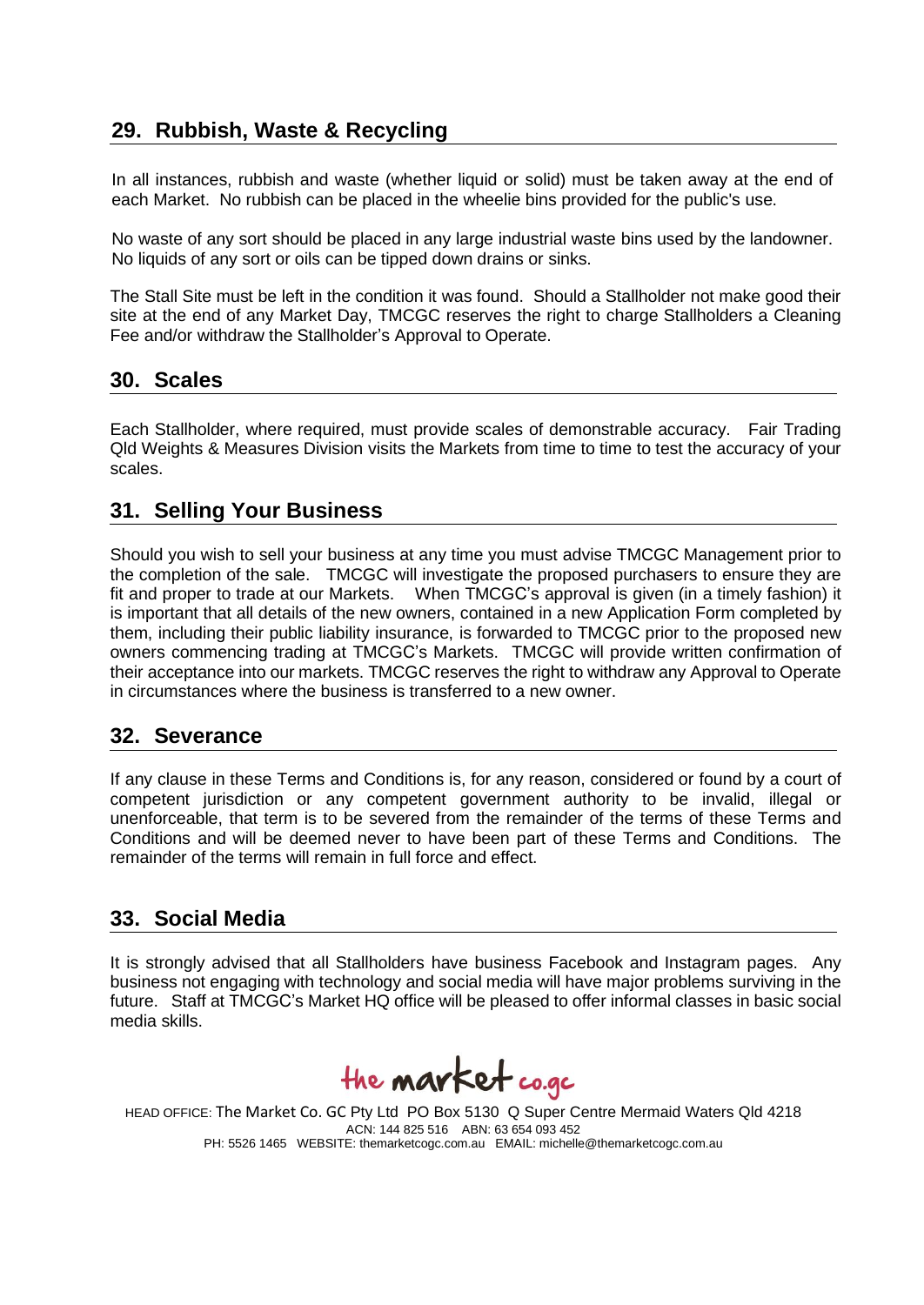## **34. Stall Requirements**

All Stallholders must use gazebos and/or trestle tables and will be subject to local food legislation and regulations.

Trestle tables must be covered with fitted black polyester or hessian fabric that reaches the ground on all sides and produce for sale must be displayed in a visually attractive way. All products must have prices prominently displayed.

If a stall is on bitumen or another hard surface such as a netball or basketball court and you are preparing hot foods which are likely to cause oil stains or other damage to the surface, it is the responsibility of the stallholder to ensure that there is a suitable and safe ground cover in the stall and that the site is left in a clean state on completion of the market.

#### **35. Stallholder Sites**

Stallholders obtain **no right, title or interest in the Stall Site** and cannot transfer or otherwise deal with a Stall Site. This applies irrespective of the tenure of a Stallholder or any advance payment made. Stallholders acknowledge and agree that TMCGC may move Stallholders at any time to different site on different Market Days.

## **36. Standards of Presentation and Behaviour**

Stallholders and their staff who attend and sell at the Markets must have a solid understanding of the produce/product offered for sale.

Stalls must offer an abundance of produce that will satisfy customers until closing time. If sufficient stock cannot be provided at every Market, then permission to attend may be withdrawn. Where permitted by health regulations, Stallholders are encouraged to offer samples to customers.

All products offered for sale **must** be clearly marked with a price.

Stallholders must be clean and neatly presented, preferably wearing a uniform or consistently coloured shirts if there is more than one person selling at each stall. Shoes must be worn at all times.

Stallholders and staff must not smoke within the Market precincts and car parks.

the **market** co.gc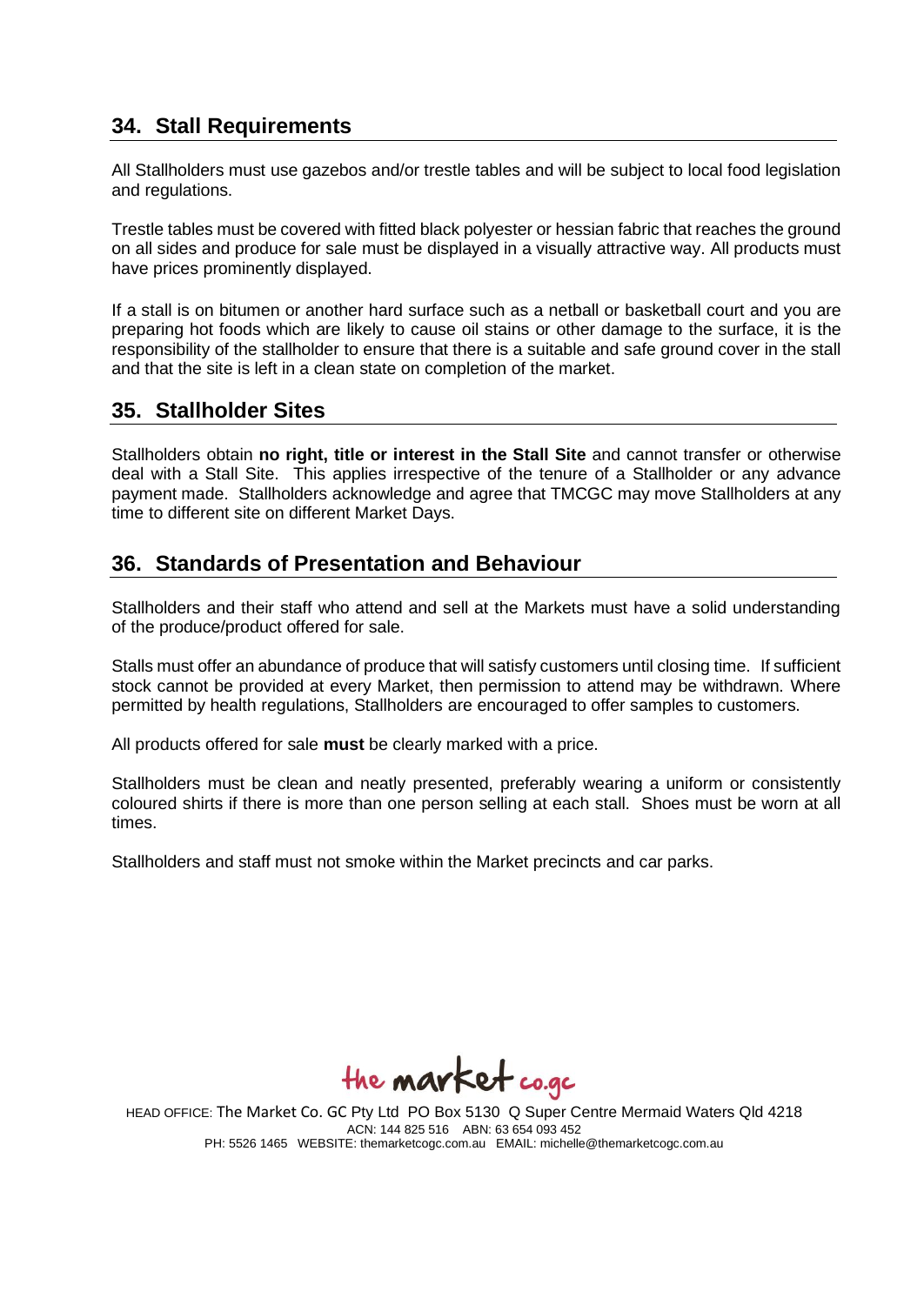If for some reason, such as a medical condition, Stallholders must sit during a Market, only elevated stools are permitted as this will encourage interaction with the public. Low chairs are not permitted.

Stallholders should not wear earphones, talk on a mobile phone, text, Facebook, Instagram, Twitter or use other devices whilst manning a stall, apart from when posting on your Facebook or Instagram pages or like or sharing posts from the Markets' pages. Looking down at a screen does not encourage any interaction with a prospective customer and could lead to the failure of a business to thrive.

Stallholders must be polite and well-mannered to TMCGC Management, other Stallholders, staff and customers at all times. Stallholders must comply with all TMCGC's directions at all times. Friendliness, smiling and using customers' names is strongly encouraged!

#### **37. Term**

These General Terms and Conditions continue to apply to the Stallholder whilstsoever the Stallholder continues to operate at any Market of TMCGC. Furthermore, the Stallholder acknowledges and agrees that the undertaking in clause 3(c)(ii) will continue to bind the Stallholder after the Stallholder ceases to operate at the Market.

All amounts owing by the Stallholder to TMCGC at the time the Stallholder ceases to operate at the Market will become immediately due and payable to TMCGC.

#### **38. Termination - Early**

After the Initial Term of thirteen (13) weeks, two (2) weeks' written notice must be given to TMCGC should Stallholders wish to leave the Market. The Bond will be applied to the last two weeks' stall fees i.e. weeks 14 and 15. Should Stallholders:

- (a) not attend for the entire Initial Term; or
- (b) not provide two (2) weeks' written notice

the Bond is not refundable or to be applied as credit and will be forfeited.

the **market** co.gc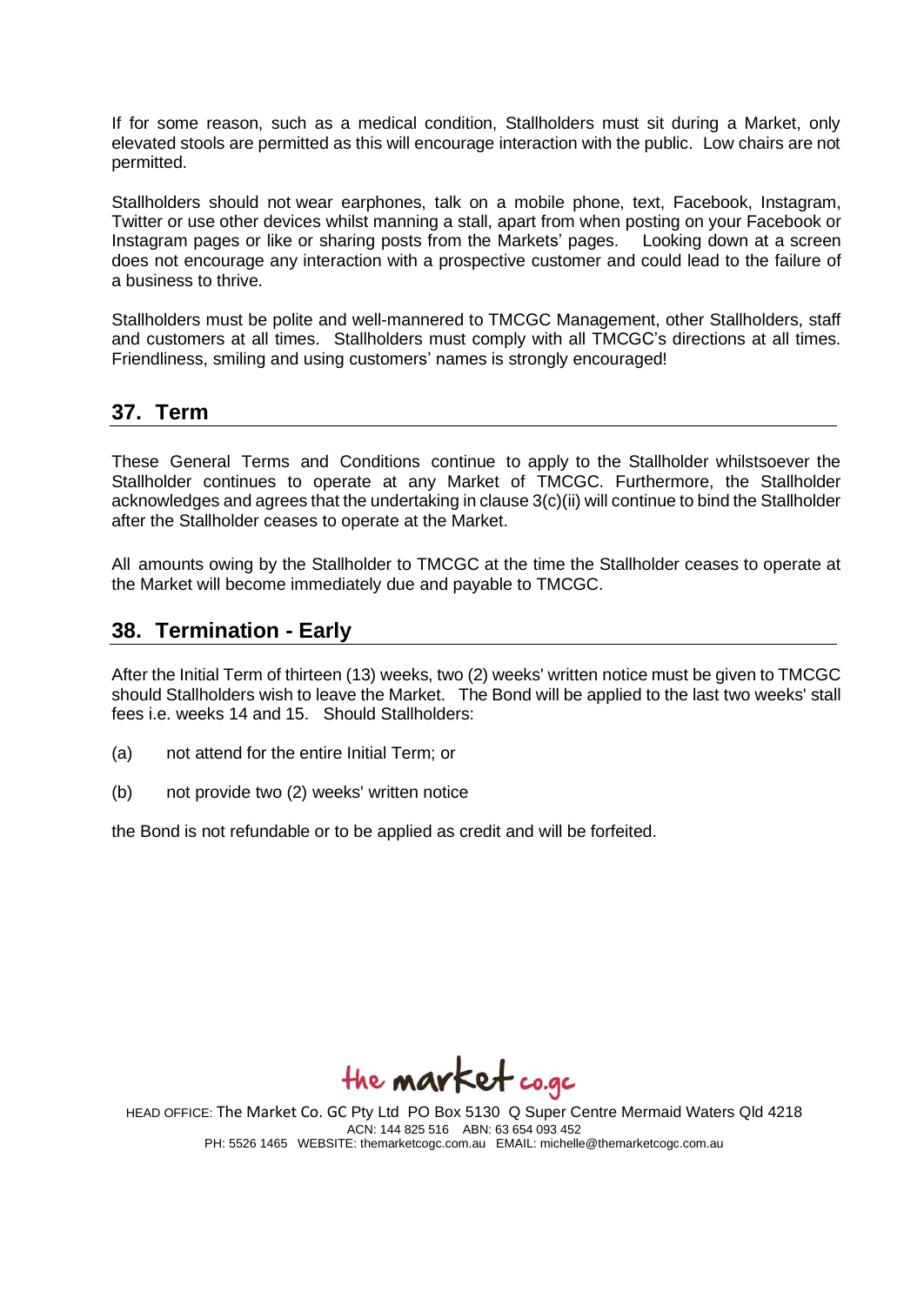#### **39. Trading times**

Times are subject to change at any time. However, TMCGC will use reasonable endeavours to provide as much notice as possible of any change in trading times and will publish trading times of its Markets on its Website, Facebook pages and Instagram.

**Palm Beach Farmers' Market** - Palm Beach-Currumbin High School, Thrower Drive, Palm Beach - Saturday 6am - 11:30am.

- You may commence set up no earlier than 3.30am or as directed by TMCGC.
- Vehicles may enter and depart the Market precincts at no more than 4kms/hr with hazard lights flashing to unload and pack up at your Stall Site.
- If directed by TMCGC, your vehicle(s) must be removed from the Market precinct at least one hour prior to the commencement time and parked in the Stallholders' car park.
- There must be no vehicle movement on the Market Site until at least 30 minutes after the end of the Market and only then when most of the customers have departed the site and TMCGC gives permission to depart (always with due consideration of those customers still in attendance and those Stallholders still packing up their sites).

Stallholders are not permitted to pack up and leave the Stall Site because of rain or any other weather conditions without the consent of TMCGC or from a Market Manager. If Stallholders sell out of product prior to the Market closing time they are not permitted to pack up and leave early without the express consent of TMCGC. The gazebo must not be dismantled, and a prominent sign should be displayed, similar to *'SORRY - (Stallholder's name and the products being sold) SOLD OUT! We look forward to seeing you next week."*

#### **40. Traffic Management**

Stallholders agree that they will read and comply with the terms of the *Traffic Management Plan* **–** *Bump in Bump out* document included in the Booking confirmation.

the **market** co.gc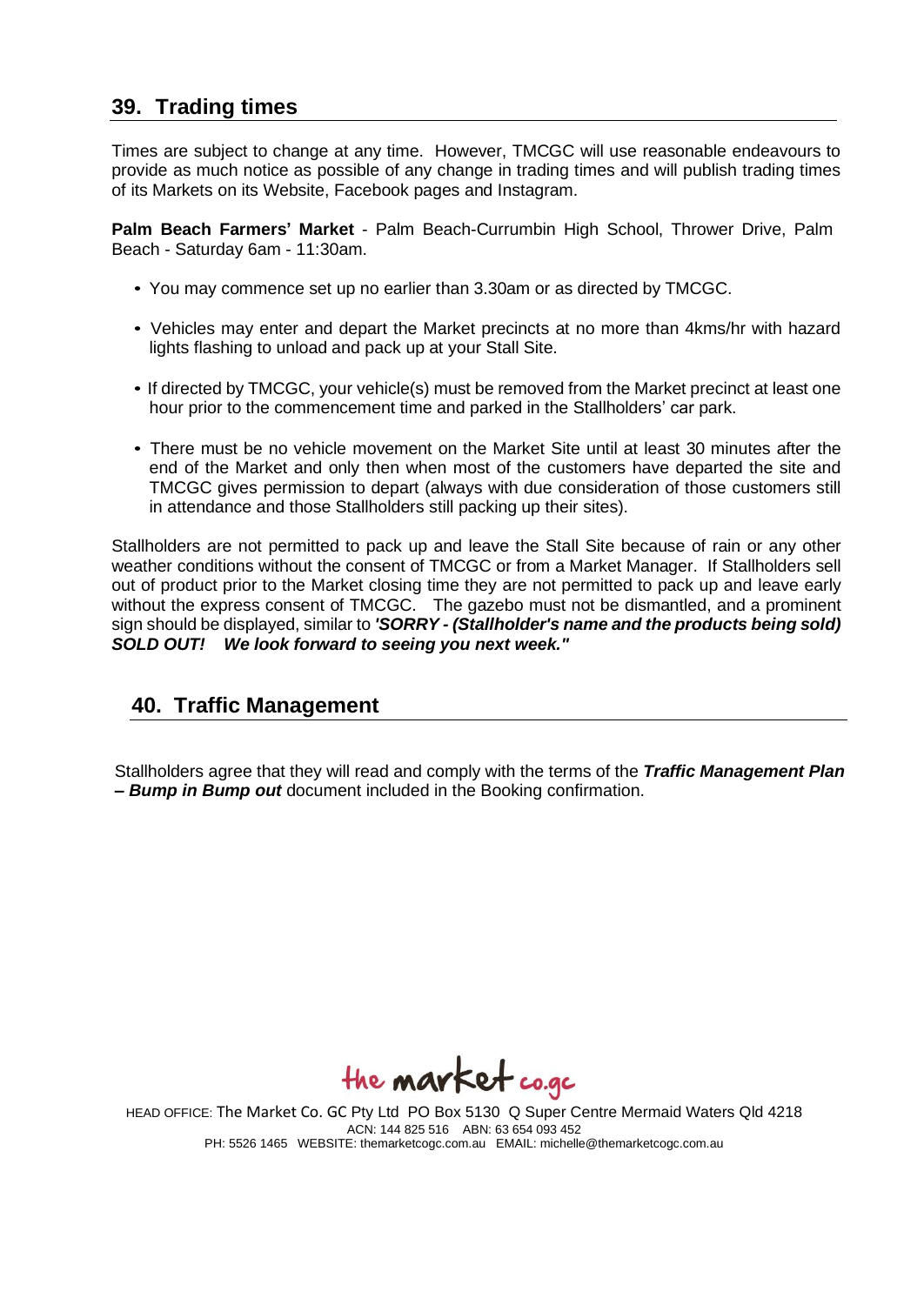## **41. Unacceptable behaviour**

Rudeness, ignoring the instructions of TMCGC or any anti-social behaviour, whether in person, by phone, by email or social media, will be considered a breach of these General Terms and Conditions. Such behaviour will not be tolerated and may result in the immediate ejection from a Market with no refunds or credits applying. TMCGC retains the right to refuse entry to a Market to any Stallholder acting in this manner.

Offensive language and aggressive behaviour towards other stallholders, their staff, Market Management or customers in general is grounds for instant withdrawal of approval to attend TMCGC's markets. Also, major disruption and damage to the Markets' and TMCGC's reputation can be caused by a stallholder discussing with other stallholders and customers any perceived grievances they may have. Any issues or concerns should be immediately brought to the attention of Market Management.

Again, should this behaviour be notified to Market Management it may lead to withdrawal of approval to attend TMCGC's Markets.

Stallholders must never criticise TMCGC, or a fellow trader, either to the public or other Stallholders. Stallholders must never comment negatively to customers or other Stallholders about the produce or products being sold or displayed by other Stallholders. Again, any disputes must be brought to the attention of market management or staff.

#### **42. Waiting Lists**

When all available sites for producers in the same class, or those preferred by TMCGC (for example, organic or sustainably farmed produce) have been allocated, applicants in these classes wishing to participate in a Market Day will be placed on a waiting list. Producers on the waiting list will be invited to attend a Market Day as soon as a site becomes available. However TMCGC makes no warranties or representations about how long it will take, if at all, for a producer to secure a site at a Market Day. TMCGC reserves the right to prioritise Stallholders on the waiting list in any way it deems fit.

#### **43. Weather - Extreme heat**

Given that our summer temperatures are likely to increase as the climate changes and with summers also lengthening, all stallholders and staff must take particular care during very hot days. Please ensure hats, protective clothing and drinking water are always available and, if necessary, bring a fan for personal cooling.

If a Stallholder and/or staff or representatives have a pre-existing medical condition that could be exacerbated by the heat, it is the Stallholder's sole responsibility for ensuring that it is safe to attend and operate the stall at the Market.

the **market** co.gc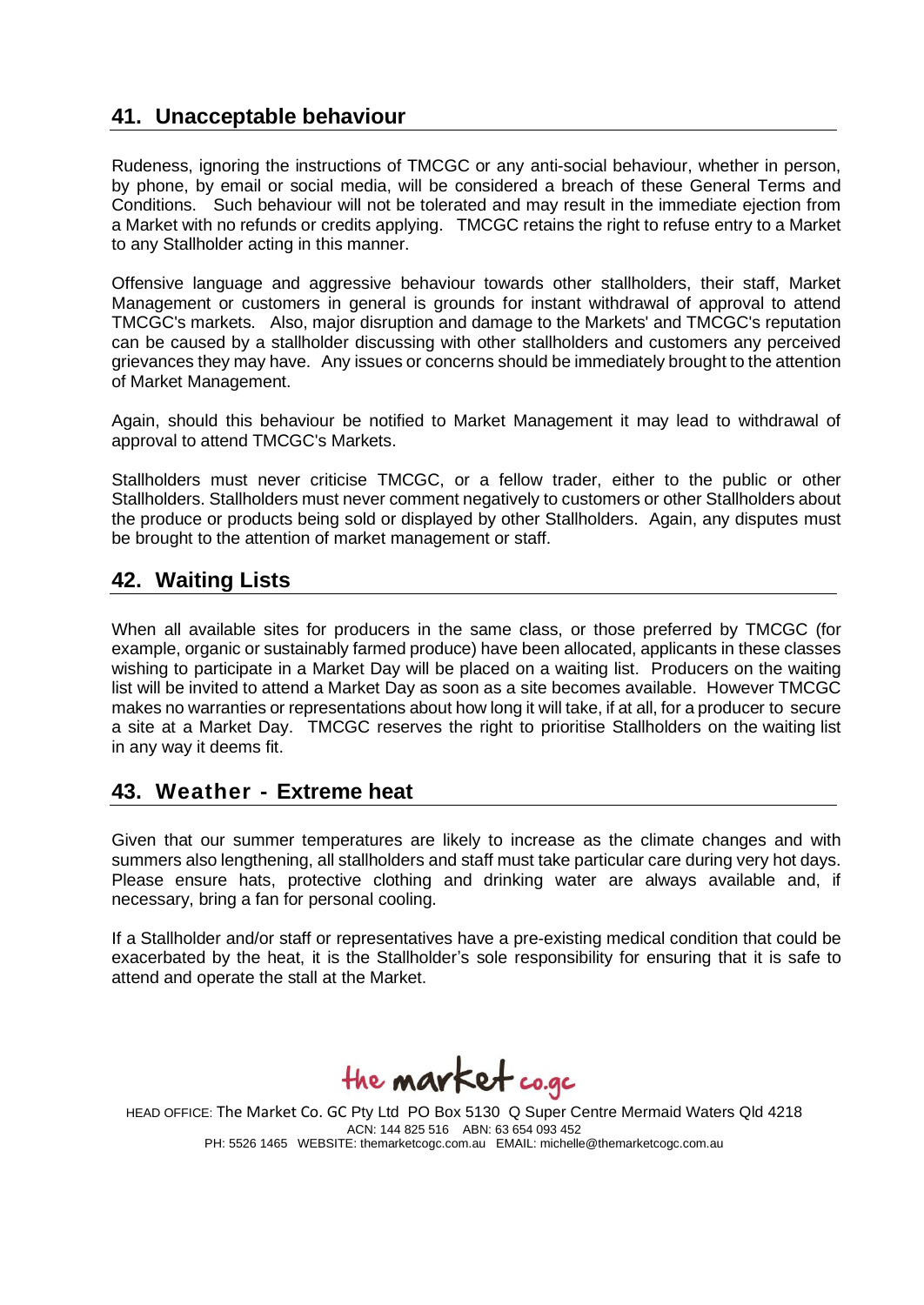It has been proven that Stallholders who provide weather protection (an additional gazebo) at the front of their stall always acquire additional income during times of either very hot or very wet weather. When asked, customers say they much prefer to wait to be served under cover and will pick out those stallholders in preference to those not providing weather protection. And with climate change giving us more extremes of hot and wet weather the stallholders providing this additional protection will always do better than those who don't. It is strongly recommended that wherever possible all stallholders provide this additional weather protection.

## **45. Weather – Wet/Windy/Cyclonic**

.

The Market is conducted in the open air and will operate in varying weather conditions. It is the responsibility of all stallholders to bring their own covers, weights to hold down equipment and other equipment for the purpose of protection against adverse weather conditions. Our Markets are promoted and advertised as operating "rain, hail or shine" so inclement weather is no excuse for your non-attendance or packing up and leaving the market early.

Should a Market be cancelled, because of cyclonic conditions, no credits or refunds are issued. Please do not apply for a stall unless you are prepared to take the risk on weather.

the **market** co.gc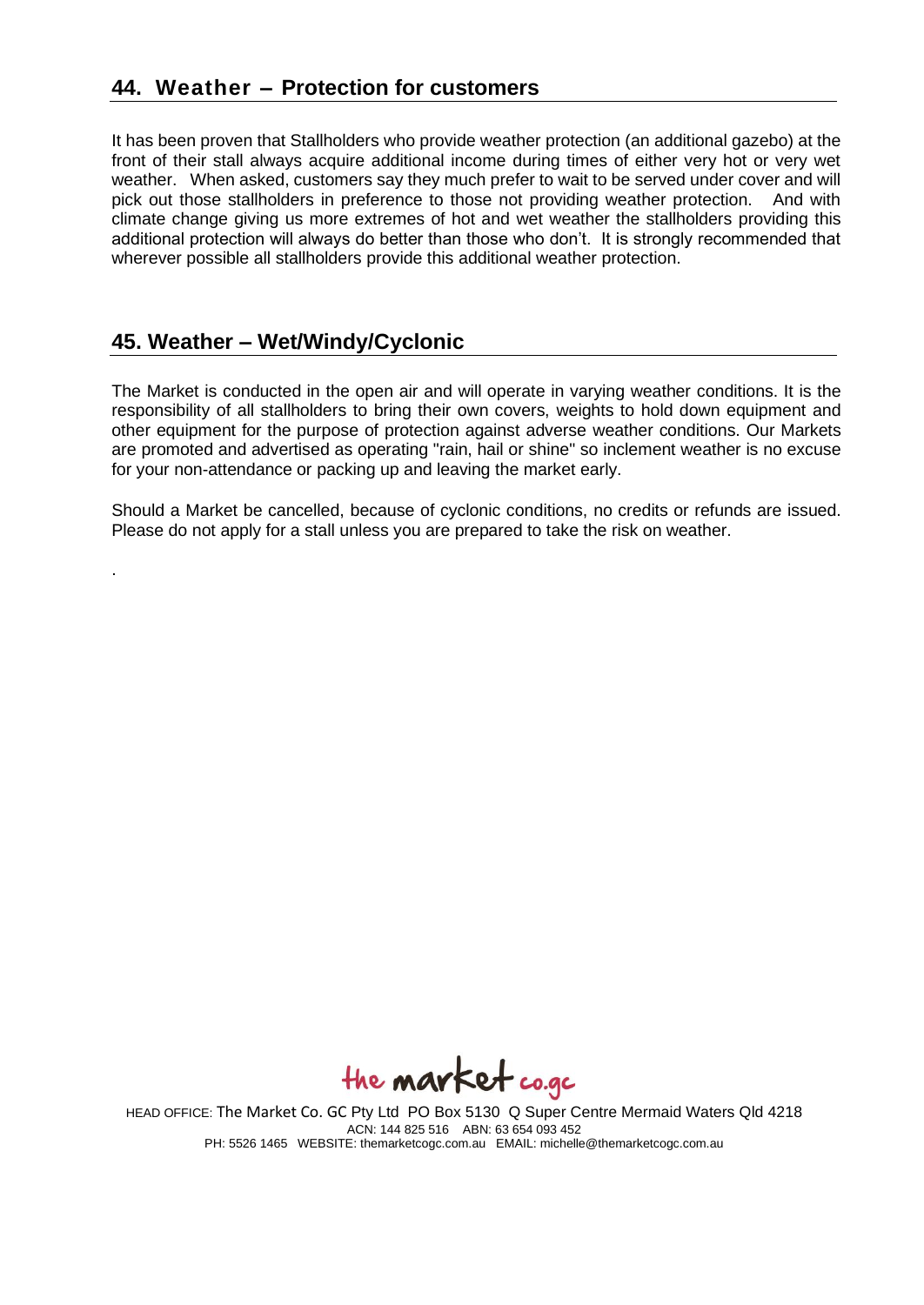## **Definitions**

In these Terms and Conditions, the following terms have the following meanings:

**"Approval to Operate"** means the approval given to an applicant to operate a stall at the Markets on an ongoing basis, pursuant to the terms of these Terms and Conditions. **"Bond"** means the payment to TMCGC of two weeks' Stall Fees prior to starting at a Market, whether purchasing or taking over the business of an existing stallholder or applying for a new business. **"Business Premises"** means the farm, establishment or premises from which a Stallholder ordinarily operates a business from or produces products. **"Distributor"** means anyone who accesses additional produce from producers in their district or from producers with whom they have a longstanding or on-going business relationship. **"Force Majeure"** means any unforeseen or unavoidable event or incident including but not limited to war, riot, fire, flood, hurricane, cyclone, typhoon, earthquake, lightning, explosion, strikes, lockouts, slowdowns, prolonged shortage of energy supplies, pandemic or virus, an act of local governments or instrumentalities, state or governmental action prohibiting or impeding any party from performing its respective obligations under these General Terms and Conditions. **"Initial Term" means** thirteen (13) consecutive weeks. **"Markets"** means any one-off, special or regular Fine Food & Farmers' Market, Farmers' Market, Growers' Market, Produce Market, Artisans' Market, Makers' Market, Fashion Market, Global Food Market, World Food Market, Night Bites Market, Bundall Farmers' Market, Palm Beach Farmers' Market, Miami Farmers' Market operated by TMCGC. A "one-off" or "special" Market may be staged on a different day to the usual Saturday or Sunday Market day, (and individually a 'Market') **"Market Day"** means any date on which one of our Markets operates. **"Producer"** means farmers, primary producers, home gardeners, gourmet food products and artisan suppliers who grow and produce their own products. **"Reseller"** means purchasing of product from another Market, wholesaler or wholesale distribution centre for resale on Market Day. This is strictly prohibited without the prior written approval of TMCGC.

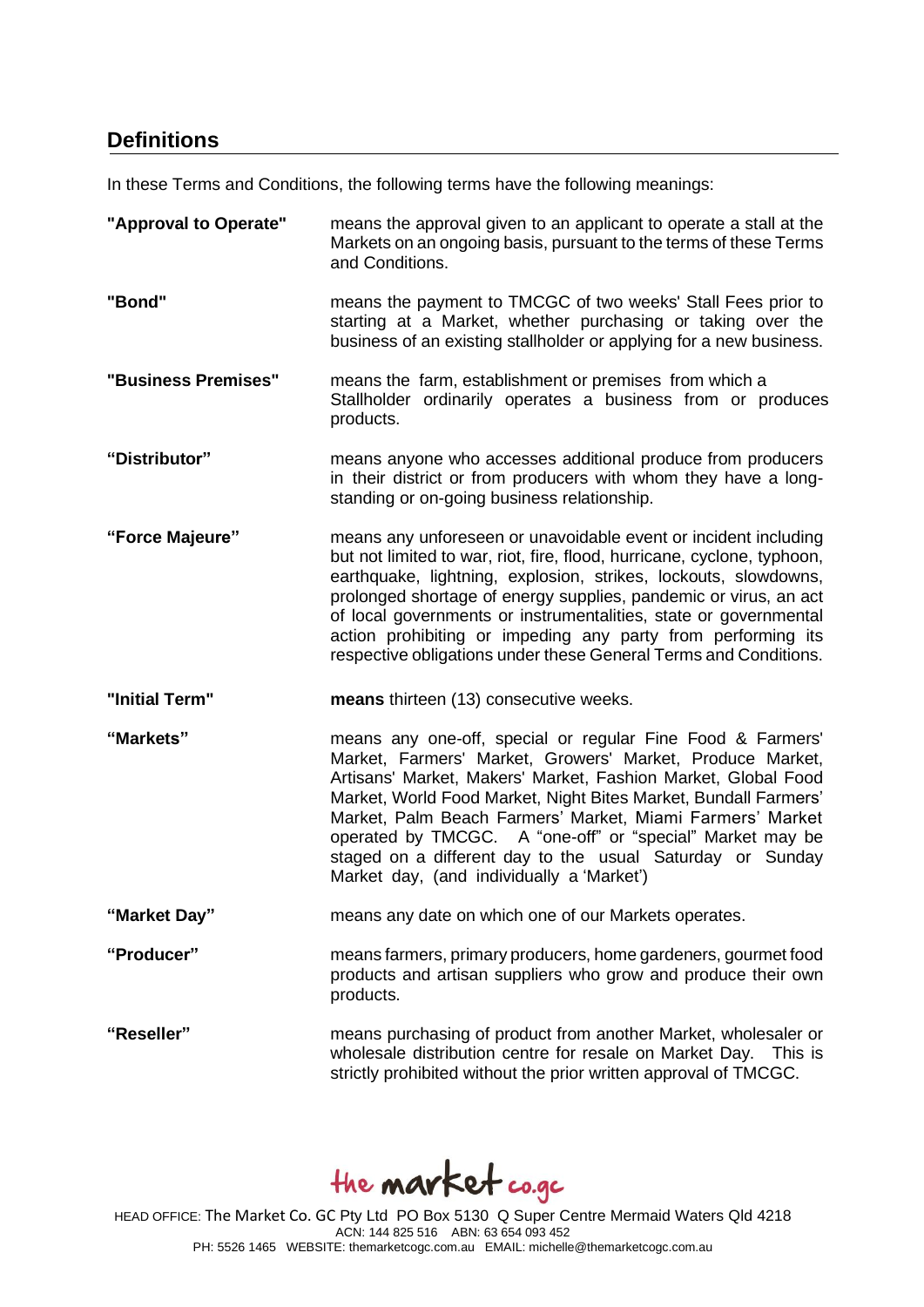| "Stallholders" | means any individual or corporate entity (including their employees,<br>representatives, contractors and agents) that has an Approval to<br>Operate at any Market, whether or not they are a stallholder prior<br>to or following the date of these Terms and Conditions, (and<br>individually a 'Stallholder').                                                                                                                         |
|----------------|------------------------------------------------------------------------------------------------------------------------------------------------------------------------------------------------------------------------------------------------------------------------------------------------------------------------------------------------------------------------------------------------------------------------------------------|
| "Stall Fees"   | means the fees charged to a Stallholder for securing a Stall Site<br>at a Market.                                                                                                                                                                                                                                                                                                                                                        |
| "Stall Site"   | means the site, assigned to a Stallholder, where the Stallholder<br>operates its stall at a Market.                                                                                                                                                                                                                                                                                                                                      |
| "TMCGC"        | means The Market Co. GC Pty Limited, YLM Gold Coast Pty<br>Limited, Your Local Markets Pty Limited, Queensland Farmers<br>Markets Pty Limited, My Local Markets Pty Limited and includes<br>trading names such as Farmers Markets Australia, Bundall<br>Farmers' Markets, Palm Beach Farmers' Markets, Miami Farmers'<br>Market, Night Bites Market and includes all employees, agents,<br>contractors engaged in the business of TMGCC. |

#### **ACKNOWLEDGEMENT OF COUNTRY**

The Market Co. GC respectfully acknowledges the traditional custodians and owners of the land on which our Farmers' Markets are located in south-east Queensland and recognizes their continuing connection to land, waters and community. We pay our respects to them and their culture and to Elders both past, present and emerging. Always was, always will be.

> *Copyright © 2022 The Market Co. GC Pty Ltd All rights reserved*

the **market** co.gc